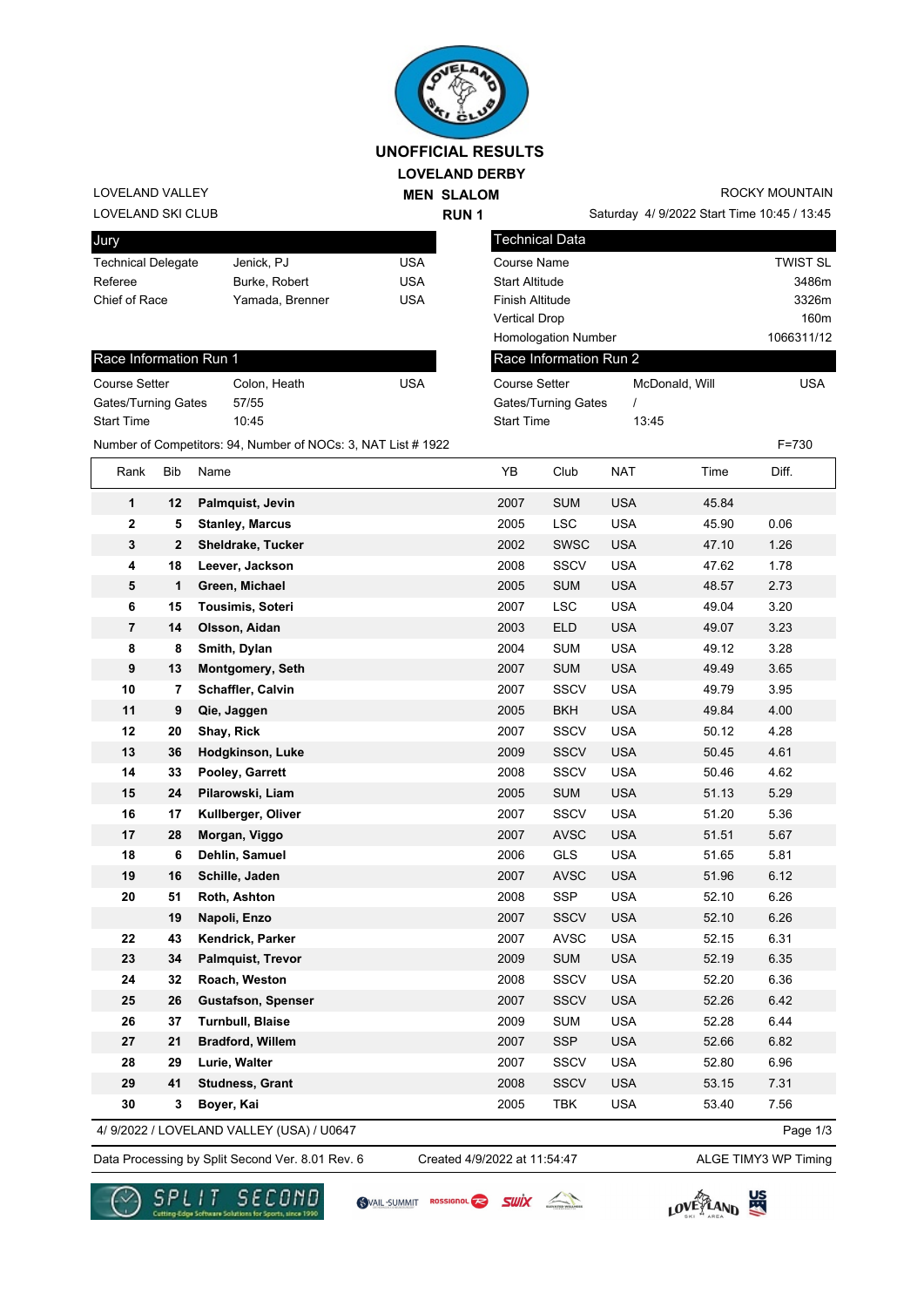## **UNOFFICIAL RESULTS**

**RUN 1**

**LOVELAND DERBY MEN SLALOM** 

LOVELAND SKI CLUB LOVELAND VALLEY

Saturday 4/ 9/2022 Start Time 10:45 / 13:45

|            |     |                           | .    |              |            |         |       |  |
|------------|-----|---------------------------|------|--------------|------------|---------|-------|--|
| Rank       | Bib | Name                      | YB   | Club         | <b>NAT</b> | Time    | Diff. |  |
| 31         | 23  | <b>Wickstrom, Grayson</b> | 2007 | <b>SUM</b>   | <b>USA</b> | 53.49   | 7.65  |  |
| 32         | 57  | Stephen, Josh             | 2008 | <b>AVSC</b>  | <b>USA</b> | 53.69   | 7.85  |  |
| 33         | 35  | <b>Contois, Cole</b>      | 2007 | <b>SSP</b>   | <b>USA</b> | 53.93   | 8.09  |  |
| 34         | 42  | Sibley, Nicolas           | 2005 | <b>PCSS</b>  | <b>USA</b> | 54.00   | 8.16  |  |
| 35         | 84  | Sachs, Felix              | 2008 | <b>AVSC</b>  | SUI        | 54.30   | 8.46  |  |
| 36         | 40  | Kantor, Robert            | 2007 | <b>SSCV</b>  | <b>USA</b> | 54.44   | 8.60  |  |
| 37         | 44  | Lyons, Jack               | 2008 | <b>SSCV</b>  | <b>USA</b> | 54.88   | 9.04  |  |
| 38         | 55  | Rundle, Samuel            | 2008 | <b>SUM</b>   |            | 55.00   | 9.16  |  |
| 39         | 77  | Smalls, Luka              | 2008 | <b>AVSC</b>  | <b>USA</b> | 55.15   | 9.31  |  |
| 40         | 39  | <b>Schaal, Theodore</b>   | 2003 | <b>TBK</b>   | <b>USA</b> | 55.74   | 9.90  |  |
| 41         | 27  | Johnson, Sawyer           | 2006 | <b>SSCV</b>  | <b>USA</b> | 56.09   | 10.25 |  |
| 42         | 94  | <b>Mcdermott, Matthew</b> | 2008 | <b>AVSC</b>  | <b>USA</b> | 56.83   | 10.99 |  |
| 43         | 65  | Warren, Cash              | 2008 | <b>JHSC</b>  | <b>USA</b> | 57.39   | 11.55 |  |
| 44         | 68  | Stokes, James             | 2008 | <b>AVSC</b>  | <b>USA</b> | 57.87   | 12.03 |  |
| 45         | 88  | Robinson, Thomas          | 2008 | <b>AVSC</b>  | <b>USA</b> | 58.07   | 12.23 |  |
| 46         | 46  | Sherman, Harrison         | 2007 | <b>SSP</b>   | <b>USA</b> | 58.23   | 12.39 |  |
| 47         | 30  | McLean, Erich             | 2007 | <b>TBK</b>   | <b>USA</b> | 59.19   | 13.35 |  |
| 48         | 58  | McDonald, Jay             | 2008 | <b>SUM</b>   | <b>USA</b> | 59.55   | 13.71 |  |
| 49         | 71  | Stokeld, Salvador         | 2008 | <b>WPK</b>   | <b>USA</b> | 59.88   | 14.04 |  |
| 50         | 56  | Kiser, Koda               | 2008 | <b>DWSC</b>  | <b>USA</b> | 1:00.01 | 14.17 |  |
| 51         | 85  | <b>Martz Feige, Jake</b>  | 2009 | <b>SSCV</b>  | <b>USA</b> | 1:00.33 | 14.49 |  |
| 52         | 62  | Douglas, Mack             | 2008 | <b>SSCV</b>  | <b>USA</b> | 1:01.37 | 15.53 |  |
| 53         | 91  | <b>Walker, Caleb</b>      | 2009 | <b>SSP</b>   | <b>USA</b> | 1:01.96 | 16.12 |  |
| 54         | 83  | Noerdlinger, Zack         | 2009 | <b>WPK</b>   | <b>USA</b> | 1:02.44 | 16.60 |  |
| 55         | 86  | <b>Burke, Alexander</b>   | 2009 | <b>WPK</b>   | <b>USA</b> | 1:02.79 | 16.95 |  |
| 56         | 50  | Cirne, Adam               | 2007 | <b>ELD</b>   | <b>USA</b> | 1:03.20 | 17.36 |  |
| 57         | 60  | Gjertson, Cole            | 2006 | <b>LSC</b>   | <b>USA</b> | 1:04.43 | 18.59 |  |
| 58         | 61  | <b>Best, Matthew</b>      | 2006 | <b>PRC</b>   | <b>USA</b> | 1:04.68 | 18.84 |  |
| 59         | 70  | Narayana, Kanai           | 2008 | <b>CBMST</b> | <b>USA</b> | 1:05.09 | 19.25 |  |
| 60         | 76  | Plomteux, Pthalo          | 2009 | <b>SSP</b>   | <b>USA</b> | 1:05.13 | 19.29 |  |
| 61         | 64  | Michailov, Remi           | 2009 | <b>SSCV</b>  | <b>USA</b> | 1:06.24 | 20.40 |  |
| 62         | 78  | Ambory, Austin            | 2006 | ELD          | USA        | 1:07.41 | 21.57 |  |
| 63         | 75  | Sinay, James              | 2009 | <b>SSP</b>   | <b>USA</b> | 1:08.46 | 22.62 |  |
| 64         | 79  | <b>Isaacs, Anton</b>      | 2009 | <b>SSCV</b>  | <b>USA</b> | 1:09.34 | 23.50 |  |
| 65         | 93  | Mushovic, Levi            | 2008 | <b>ELD</b>   | <b>USA</b> | 1:10.99 | 25.15 |  |
| 66         | 25  | Azam, Sami                | 2003 | <b>ELD</b>   | <b>USA</b> | 1:11.50 | 25.66 |  |
| 67         | 53  | Meltz, Trevor             | 2008 | <b>SSCV</b>  | <b>USA</b> | 1:12.10 | 26.26 |  |
| 68         | 80  | Vader, Paul               | 2008 | <b>WPK</b>   | <b>USA</b> | 1:14.28 | 28.44 |  |
| 69         | 72  | Albert, Jaime             | 2008 | <b>ELD</b>   | <b>USA</b> | 1:14.51 | 28.67 |  |
| 70         | 66  | McDonald, John            | 2008 | <b>SUM</b>   | <b>USA</b> | 1:14.66 | 28.82 |  |
| 71         | 87  | <b>Applequist, August</b> | 2009 | <b>WPK</b>   | <b>USA</b> | 1:15.38 | 29.54 |  |
| ${\bf 72}$ | 92  | Fesperman, Jude           | 2008 | <b>SSP</b>   | <b>USA</b> | 1:22.18 | 36.34 |  |

**NOT PERMITTED TO START RUN 1**

4/ 9/2022 / LOVELAND VALLEY (USA) / U0647

Data Processing by Split Second Ver. 8.01 Rev. 6 Created 4/9/2022 at 11:54:47 ALGE TIMY3 WP Timing Created 4/9/2022 at 11:54:47

Page 2/3



SVAIL-SUMMIT ROSSIGNOL RESULT